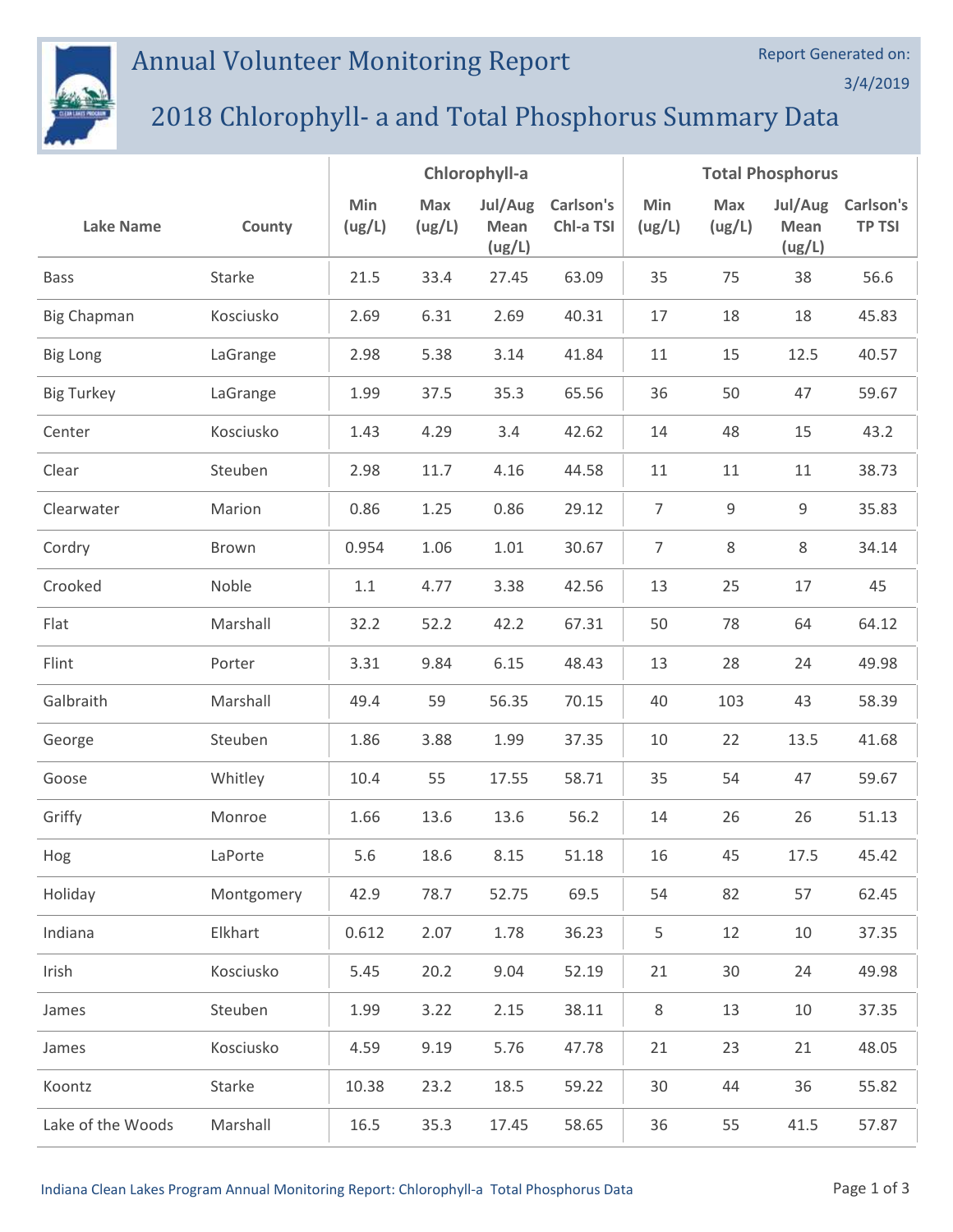|                   |           | Chlorophyll-a |               |                           | <b>Total Phosphorus</b> |                |               |                           |                            |
|-------------------|-----------|---------------|---------------|---------------------------|-------------------------|----------------|---------------|---------------------------|----------------------------|
| <b>Lake Name</b>  | County    | Min<br>(ug/L) | Max<br>(ug/L) | Jul/Aug<br>Mean<br>(ug/L) | Carlson's<br>Chl-a TSI  | Min<br>(ug/L)  | Max<br>(ug/L) | Jul/Aug<br>Mean<br>(ug/L) | Carlson's<br><b>TP TSI</b> |
| Lamb              | Johnson   | 3.29          | 4.41          | 3.85                      | 43.82                   | 12             | 24            | 13.5                      | 41.68                      |
| Little Chapman    | Kosciusko | 12            | 16.2          | 16.2                      | 57.92                   | 30             | 31            | 30                        | 53.2                       |
| Little Crooked    | Whitley   | 6.31          | 27.1          | 16.71                     | 58.22                   | 19             | 33            | 24.5                      | 50.27                      |
| Little Turkey     | LaGrange  | 0.954         | 17.8          | 14.05                     | 56.52                   | 25             | 30            | 27.5                      | 51.94                      |
| Long              | Porter    | 2.78          | 7.16          | 6.26                      | 48.6                    | 10             | 26            | 22                        | 48.72                      |
| Loomis            | Porter    | 0.794         | 20.5          | 11.82                     | 54.82                   | 16             | 31            | 27.5                      | 51.94                      |
| Louise            | Porter    | 0.861         | 112           | 85.3                      | 74.22                   | 26             | 87            | 66.5                      | 64.67                      |
| Manitou           | Fulton    | 7.79          | 15.9          | 10.02                     | 53.21                   | 27             | 34            | 31                        | 53.67                      |
| Martin            | LaGrange  | 1.72          | 12.9          | 2.58                      | 39.9                    | 6              | 21            | 8.5                       | 35.01                      |
| Maxinkuckee       | Marshall  | 2.86          | 4.82          | 2.92                      | 41.11                   | 8              | 18            | 9                         | 35.83                      |
| <b>Myers</b>      | Marshall  | 0.336         | 3.5           | 2.52                      | 39.65                   | 19             | 22            | 20                        | 47.35                      |
| North Twin        | Lagrange  | 1.1           | 2.15          |                           |                         | 15             | 25            |                           |                            |
| Ole Swimming Hole | Morgan    | 17.2          | 19.1          |                           |                         | 33             | 42            |                           |                            |
| Olin              | LaGrange  | 1.72          | 2.76          | 2.24                      | 38.51                   | 3              | 15            | 5                         | 27.36                      |
| Oliver            | LaGrange  | 0.344         | 5.17          | 1.21                      | 32.45                   | 6              | 16            | 6.5                       | 31.14                      |
| Oswego            | Kosciusko | 3.34          | 22            | 3.63                      | 43.25                   | 18             | 32            | 25                        | 50.57                      |
| Palestine         | Kosciusko | 31            | 45.9          | 45.9                      | 68.14                   | 62             | 134           | 119.5                     | 73.13                      |
| Papakeechie       | Kosciusko | 3             | 9.9           | 8.54                      | 51.63                   | 16             | 22            | 17                        | 45                         |
| Saugany           | LaPorte   | 0.99          | 3.44          | 2.88                      | 40.98                   | $\overline{7}$ | 12            | 7.5                       | 33.2                       |
| Silver            | Steuben   | 1.59          | 2.86          | 2.22                      | 38.45                   | 10             | 13            | 11.5                      | 39.37                      |
| Skinner           | Noble     | 3.44          | 96            | 63.35                     | 71.3                    | 53             | 83            | 68                        | 65                         |
| South Twin        | Lagrange  | 1.38          | 1.79          | 1.79                      | 36.31                   | 14             | 17            | 17                        | 45                         |
| Sweetwater        | Brown     | $1.1\,$       | 1.91          | 1.76                      | 36.15                   | 5              | 10            | 9.5                       | 36.61                      |
| Syracuse          | Kosciusko | 3.71          | 3.85          | 3.78                      | 43.64                   | 13             | 19            | 14.5                      | 42.71                      |
| Tippecanoe        | Kosciusko | 3.67          | 6.68          | 3.96                      | 44.09                   | 15             | 21            | 18                        | 45.83                      |
| Town              | Fulton    | 25.1          | 92.8          | 76.6                      | 73.16                   | 113            | 148           | 113                       | 72.32                      |